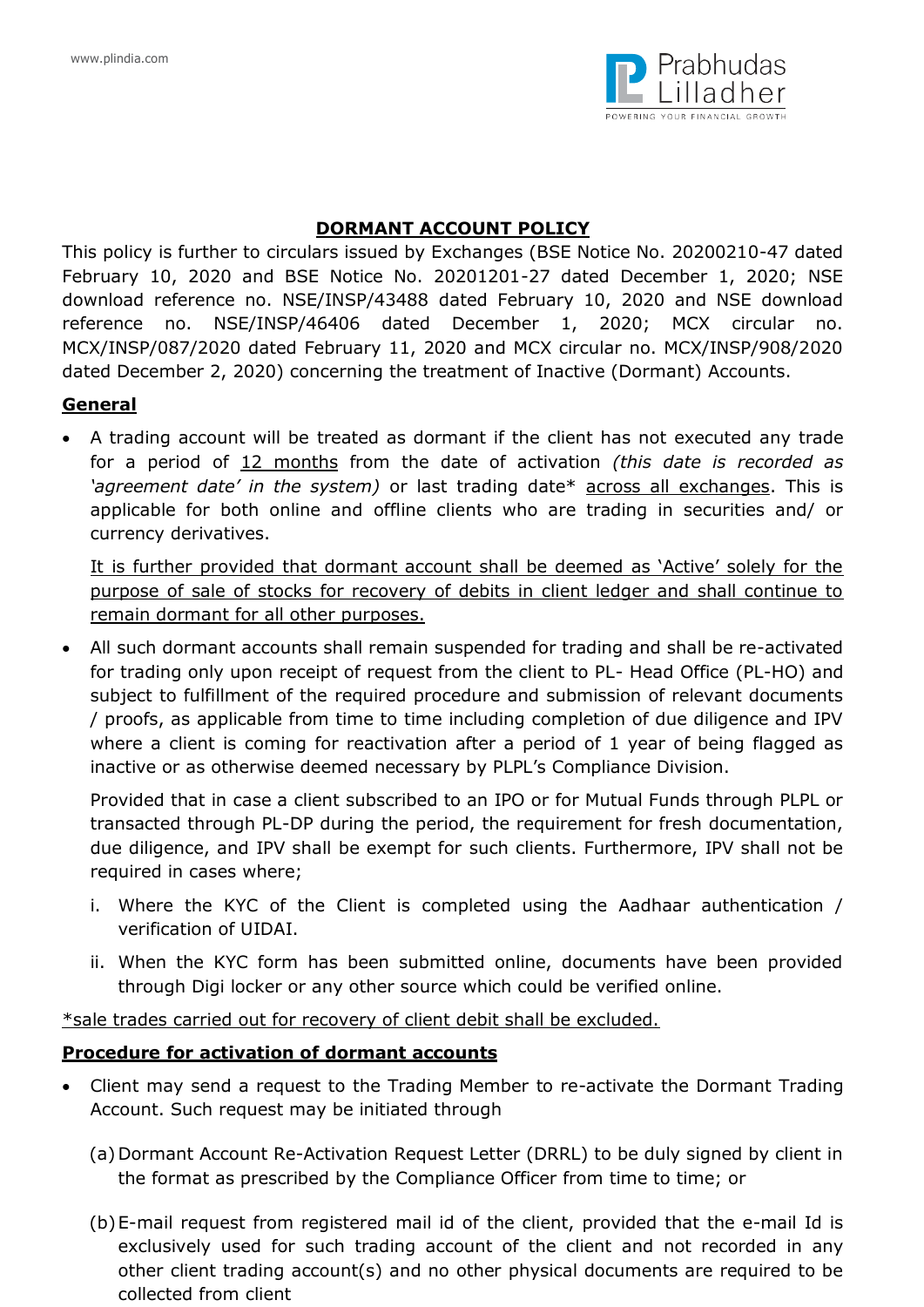Provided that where ever a client is required to submit physically signed documents to PLPL, re-activation can be allowed on the basis of a legible scanned copy/ photograph of documents required from the client, as an exception in which case client shall be required to send the hard copy of the request to PL-Head office within a period of 7 working days thereafter, failing which the clients account shall be deactivated at back end until the documentation requirement have been duly complied with.

- (c) SMS request from registered mobile number of the client, provided the mobile number is exclusively used for such trading account of the client and not recorded in any other client trading account(s) and no other physical documents are required to be collected from client.
- Following documents */ information must be available /updated in the database:*
	- a. *KRA-* KYC or KRA- Modification form along with supporting documents
	- b. Bank a/c details
	- c. Smart Account Form
	- d. Active Demat a/c
	- e. Running a/c letter for trading in equity and/ or derivatives
	- f. Proof of income for those clients opted for trading in derivatives
	- g. Nomination form (applicable to an Individual client only, if he/she wishes to nominate)
	- h. Tariff sheet
- If the above details are already updated in the database and remains unchanged, client may verify and confirm the same in the DRRL.
- All Authorized Person (AP)/ Branch Manager (BM)/ Head of Department (HOD) should ensure that any pending documents in respect of the above details are also received along with the DRRL.
- Incase of changes in Correspondence Address, Mobile Number or E-mail Id, Client Activation Team (CAT) shall seek telephonic confirmation from client on such changes and only then confirm DRRL in the system. CAT shall validate all other changes with due supporting given by client. On satisfactory completion of the above activities, CAT shall update such details in the system and the Client's account shall be activated for trading on the subsequent trading day.
- Client shall undergo fresh In Person Verification (IPV) wherever the same is necessary or otherwise deemed so by PLPL's compliance division and related documentation shall be made available to CAT.
- If all the above documents /information are available and found to be in order, email as per format prescribed by the Compliance Officer must be sent to the dormant client by EOD for re-activation of account and client account to be re-activated in the data base.
- In case, any discrepancy is observed, client /AP /BM /HOD must be informed to rectify the same. Until the discrepancy is resolved, re-activation of the dormant account of the client shall be kept in abeyance.